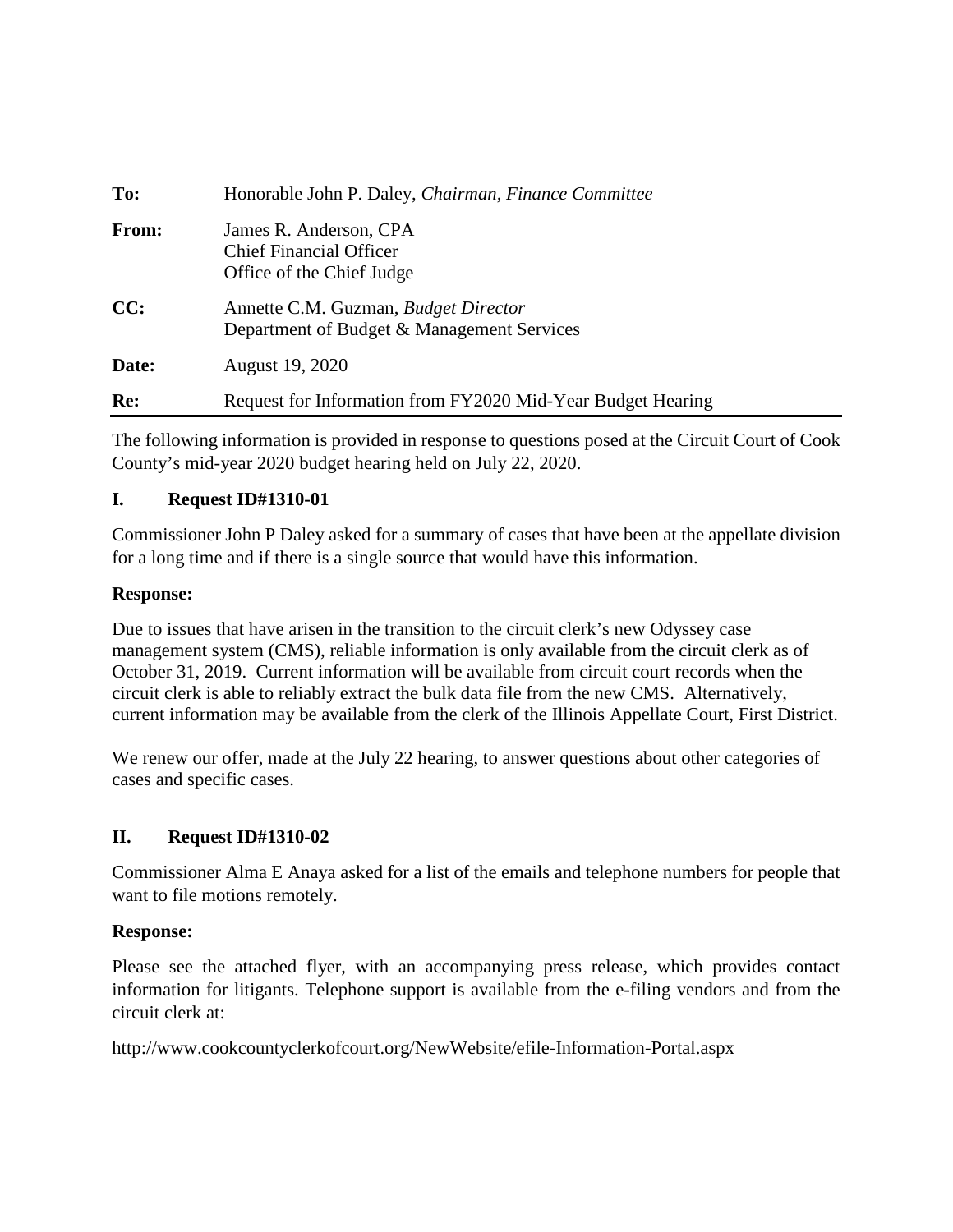As always, please let us know if you have any additional questions.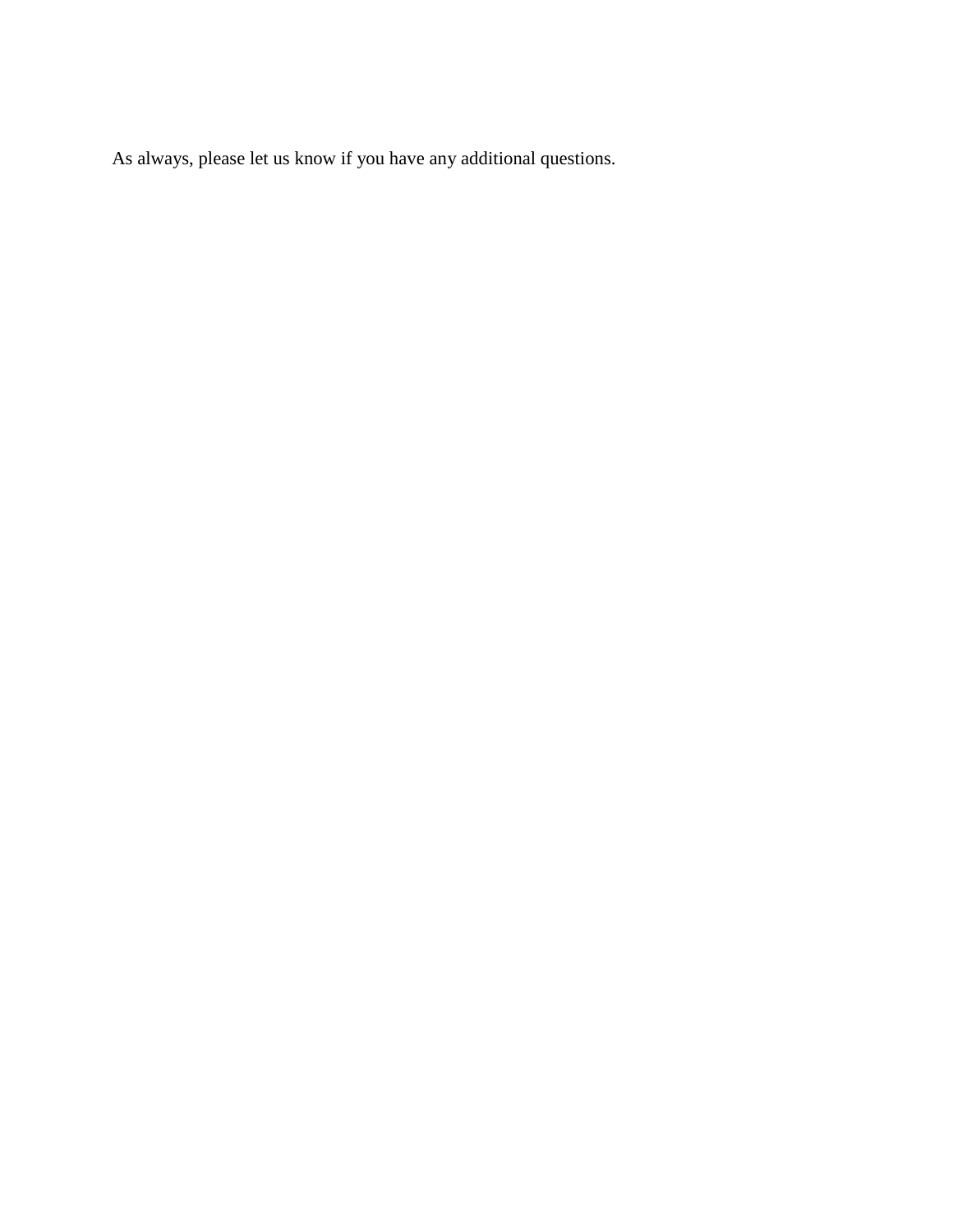8/19/2020

# As courts enter next phase, iltigants are reminded to check first before going to a courthouse



HOME | COURT LOCATIONS | CONTACT US | &

Select Language Powered by Cangle Translate

Search Our Site for...

Wednesday, August 19, 2020

Honorable Timothy C. Evans, Chief Judge

ABOUT THE COURT

FOR ATTORNEYS / LITIGANTS

FOR JURORS

FOR PEOPLE WITHOUT LAWYERS

MEDIA

PRESS RELEASE FOR IMMEDIATE RELEASE

# As courts enter next phase, litigants are reminded to check first before going to a courthouse

Released On 07/02/2020

Starting on Monday, July 6, the Circuit Court of Cook County will resume in-person court proceedings, with the exception of jury trials. However, the circuit court will continue to hold hearings by videoconference whenever it is reasonably possible.

To avoid an unnecessary trip to the courthouse, all litigants should consult with their legal counsel or the Clerk of the Circult Court for information about whether to appear in-person, or for instructions for participating in virtual court proceedings.

Those who do have to go to court in-person are reminded that a face covering is required in all courthouses. Anyone seeking to enter a courthouse without a face covering, or who fails a wellness screening administered at the courthouse, will be denied entry.

Those seeking information about when they need to attend court should visit the website of the Clerk of the Circuit Court www.cookcountyclerkofcourt.org - for details on how to receive court dates via email and text message. Information is also available by calling 312-603-5030.

This document provides instructions on how litigants can get their court dates. The same document can be found on the website of the chief judge's office.

#### $###$

Follow the court on Twitter@CookCntyCourt

###

**Privacy Policy** Disclaimer

曲

**Rules of the Court** Legal Holiday Schedule **Illinois Supreme Court** 

Orders of the Court

Copyright 2020 by Circult Court of Cook County